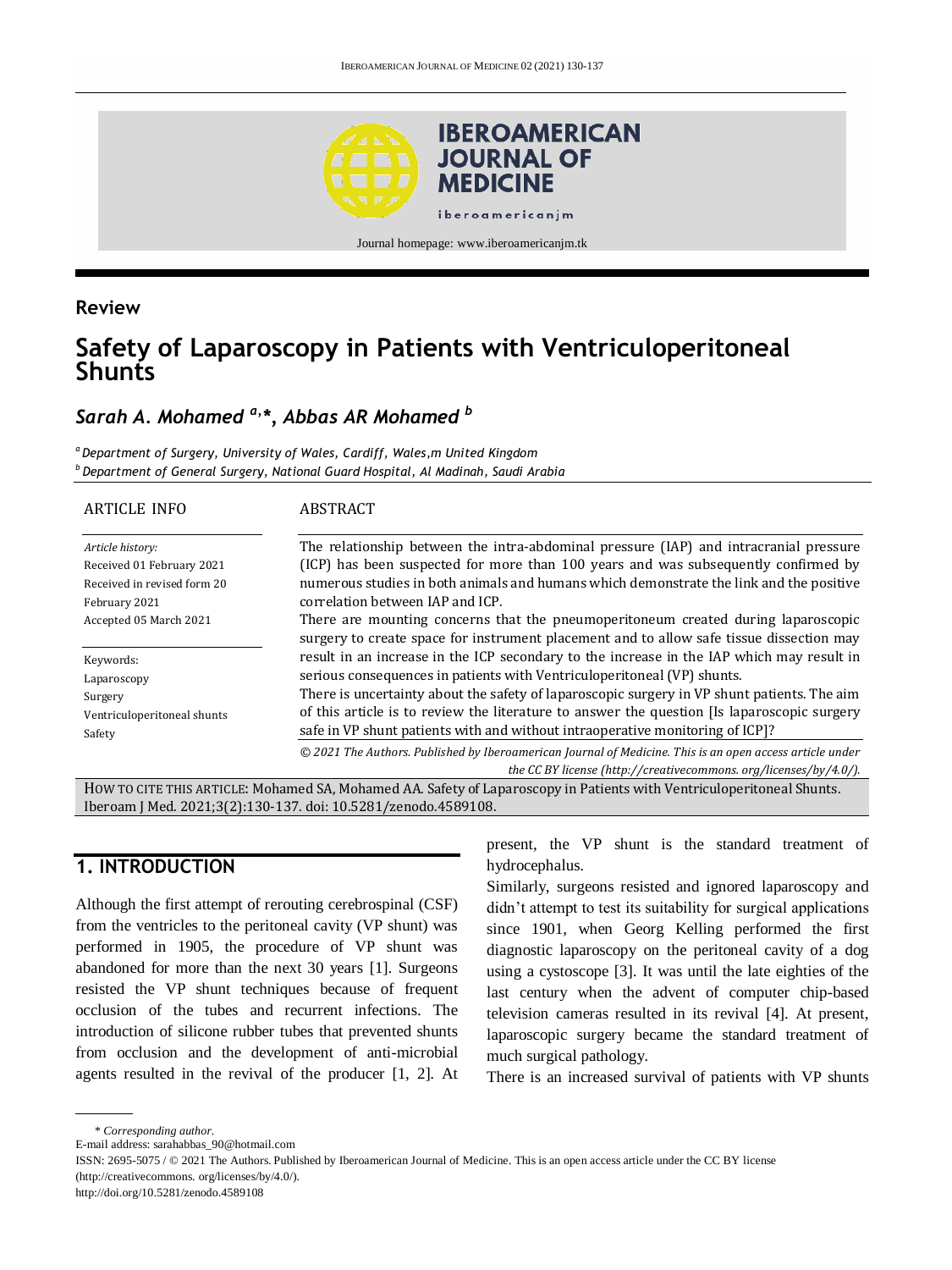due to the advances in the techniques of cerebral shunts and improved medical therapies. At the same time, there is an increasing trend in laparoscopic surgery. Patients with hydrocephalus are living longer and may present with unrelated medical or surgical problems.

## **2. HISTORICAL BACKGROUND OF VP SHUNT**

Trepanning was recommended by Hippocrates for the treatment of various diseases, including hydrocephalus, and was widely practiced since 400 BC. It was not until around the 17th century those physicians recognized its definitive role of surgical treatment for hydrocephalus [5].

Historically surprisingly, until the beginning of the present century, the pathology of hydrocephalus remained obscure, with no definitive recognized rational methods of therapy or successful surgical treatment [6]. Many practitioners continued to practice primitive methods in attempts to treat hydrocephalus, including repeated percutaneous punctures, head wrapping, and bloodletting, all with consistently fatal results [7].

During the early 20th century, significant progress was made in both understanding the etiology of hydrocephalus and the development of successful surgical treatments for it. This advancement was led by the pioneers of neurosurgery Sir Victor Horsley in England, and Harvey Cushing, Walter Dandy, and others at Johns Hopkins in the US [8].

Walter Dandy was among the first to describe the basic mechanism and classification of hydrocephalus as obstructive or non-obstructive in 1913. He was the first to establish the principles of treatment of hydrocephalus by either reducing cerebrospinal fluids CSF formation, relieving the obstruction, or diverting the fluid to a part of the body in which it can be readily absorbed [9].

The first sterile ventricular puncture and external ventricular drain insertion was performed by Carl Wernicke in 1881 [10]. External drainage by different devices like silk and catgut wicks became quite popular during the late 19th century [11]. However, due to the risks of open drainage, attempts were made at the beginning of the 20th century to introduce mechanisms for internal CSF diversion.

The Polish-Austrian surgeon Jan Mikulicz-Radecki was the first to attempt rerouting of CSF from the ventricles to the subdural space by inserting a mass of glass wool in the shape of a nail into the ventricles of a child in 1893 [12].

The first attempt of rerouting CSF from the ventricles to the peritoneal cavity VP shunt was performed by Kausch, a German neurosurgeon in 1905. The procedure of VP shunt

'fell into disrepute' and was virtually abandoned for more than the next 30 years [1]. Surgeons resisted the VP shunt techniques because of frequent occlusion of the tubes and recurrent infections.

The introduction of silicone rubber tubes that prevented shunts from occlusion and the development of antimicrobial agents resulted in the revival of the producer of VP shunts. [1, 2] Since the introduction of silicone catheters, obstruction by adhesion to proteins and cells of CSF and infections has been a primary focus of ventricular catheters (VC) researches [13].

Many types of VC catheters have been used for VP shunts including silicone (PDMS) catheters, the expanded polytetrafluoroethylene catheters (e-PTFE), VC coated with polyvinylpyrrolidone (PVP). At the turn of the millennium, new advances in VCs were the introduction of catheters (branded Bactiseal), which featured impregnation of 2 antibiotics, Rifampicin and Clindamycin HCL, into the silicone matrix [14].

Today, most VCs are made of silicone polymer tubes and are available in straight configurations that can be tailed to an appropriate length and angled configurations, which have a set length. Inner diameters of the tubing range between 1.0 mm and 1.6 mm and outer diameters between 2.1 mm and 3.2 mm [15].

No doubt the advances in the fields of biomaterials and biomedical engineering made significant contributions to the quality and ability of implanted CSF shunts to allow many patients with VP shunts to live relatively ordinary lives [13].

#### **3. HISTORICAL BACKGROUND OF LAPAROSCOPY SURGERY**

The history of laparoscopy dates back to 1901, when Georg Kelling, a German surgeon, performed diagnostic laparoscopy on the peritoneal cavity of a dog using a cystoscope inserted through a trocar with the creation of pneumoperitoneum with filtered air [3]. Around the same time, the Swedish surgeon Dr. Jacobaeous published reports on laparoscopy on humans in the peritoneal, thoracic, and pericardial cavities and was credited with coining the term "laparoscopy" ("laparothorakoskopie") [16].

During the early 20th century, it astonishes the degree to which the surgeons have ignored laparoscopy and didn't attempt to test its suitability for surgical applications. However, gastroenterologists, internists, and gynecologists recognized its inherent value [17].

Since the trials of Georg Kelling and Jacobaeous, no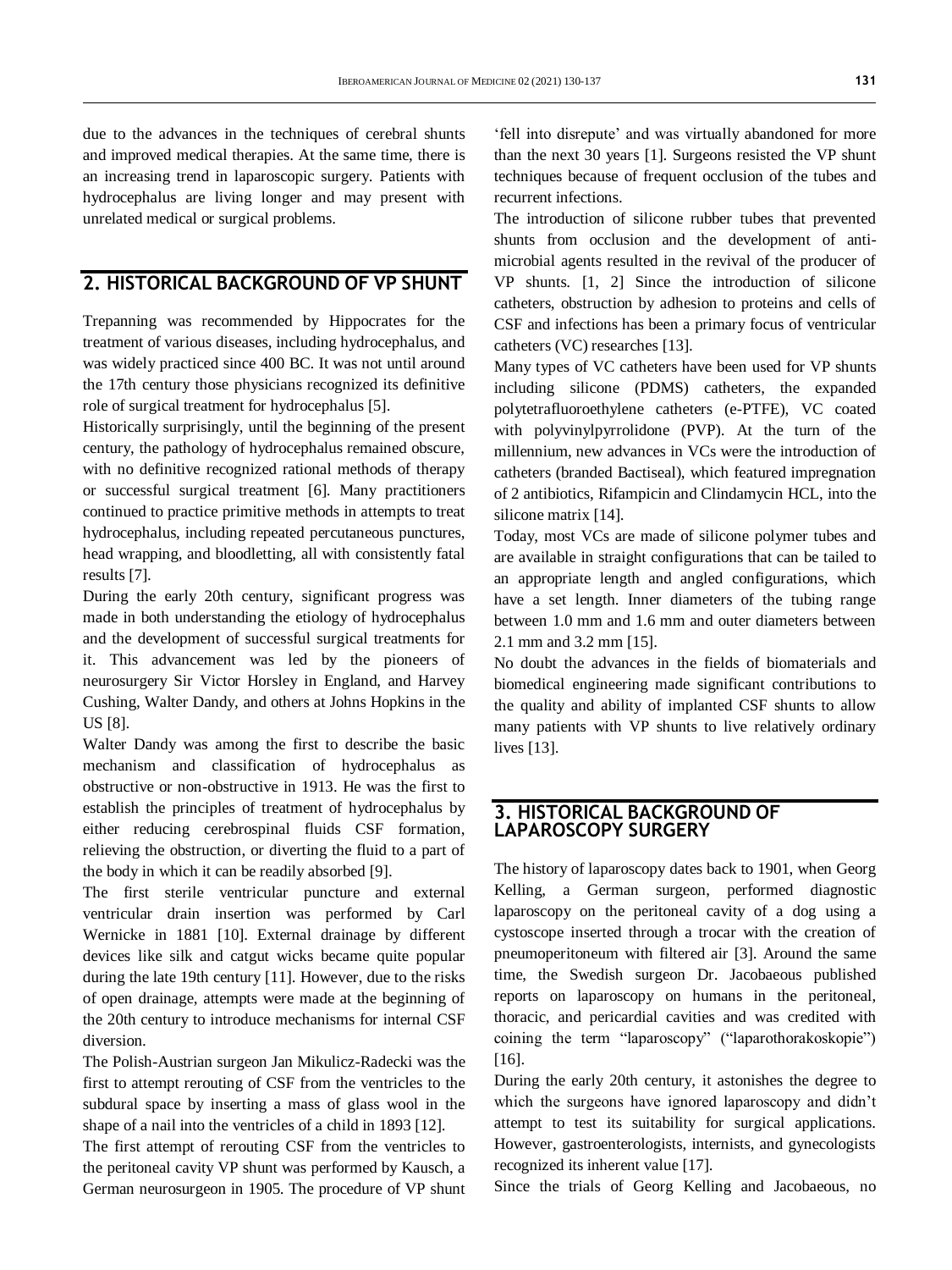remarkable progress was made until 1929 when Heinz Kalk, a German gastroenterologist, later called Father of Modern Laparoscopy, developed a superior first forwardviewing scope with improved lenses [18].

Heinz's introduction of forward-viewing scope paved the way for the beginning of the era of operative laparoscopy. In 1933 the gynecologist Karl Fervers performed the first laparoscopic operative procedure of lysis of adhesions using cautery [19]. Fevers were followed a few years later by the Swiss gynecologist, Boesch, who performed the first laparoscopic ligation of the Fallopian tubes by electrocoagulation in 1936 [18, 19].

The therapeutic modality of Fervers and Boesch was a definite breakthrough in the field of laparoscopic surgery that laid the foundations for operative laparoscopic surgery; although it took almost one-third of a century since Georg Kelling performed the first diagnostic laparoscopy.

The progress continued to be slow during the next 40 years, and operative laparoscopy was limited only to tubal ligations. By the year 1971, 35 years after Fervers and Boesch's breakthrough, only 1% of tubal ligations were performed laparoscopically in the United States and by 1976, the figure mounted up to reach 60% [19].

The gradual and slow evolution of laparoscopic surgery at its early stages was related to limitations of technology and the skepticism of the medical and surgical communities [20].

It was not surprising that the pioneers of laparoscopic surgery, Kurt Semm, a German gynecologist, who was the first to perform laparoscopic appendectomy in 1983, and the German surgeon Erich Muhe who was also the first to perform laparoscopic cholecystectomy by a 3-cm, directvision laparoscope of his own design, in 1986, were both suffered skepticism, criticism and experienced many examples of repression by the old guard of traditional surgery [20, 21].

The most important technological advancement in laparoscopic surgery is the advent of a video laparoscope. Video technology was developing in the 1960s and was being touted for teaching purposes and documentation, as the resolution was not sufficient for operative laparoscopy [22].

The advent of computer chip-based television cameras that project a magnified, view of the filmed object onto monitors and TV screens was considered a revolution in the field of video laparoscopy and laparoscopic surgery.

The French surgeon Phillip Mouret performed the first video laparoscopic cholecystectomy in 1987. He was followed shortly by Francois Dubois, another French surgeon who was the second to perform video laparoscopic cholecystectomy in 1988 and was the first to publish his early experience [23]. The American College of Surgeons introduced the new technology to the general surgery world during the annual meeting of the college in October 1989 [20].

It didn't take long for the laparoscopic cholecystectomy to replace open cholecystectomy. Many papers were published documenting the advantages of laparoscopic surgery over open surgery in terms of less postoperative pain, early postoperative recovery, and early return to work.

Development continued, and still going on, in the field of laparoscopic surgery in terms of improving laparoscopic camera resolutions, the introduction of more refined laparoscopic instruments, and improving surgeon's training to enable surgeons to perform more complex laparoscopic surgical procedures. At present, laparoscopic surgery almost replaced most open surgical procedures.

#### **4. THE RELATION BETWEEN INTRA-ABDOMINAL PRESSURE AND INTRACRANIAL PRESSURE**

The intraabdominal pressure (IAP) is a physiological parameter defined as the steady-state pressure concealed within the abdominal cavity [24]. The intravesicular pressure measurement provides a simple, convenient, and accurate measurement of IAP [25]. Values of up to 5mm of Hg are considered normal in adults under normal physiological conditions. [26].

Intracranial pressure is the pressure exerted by fluids such as CSF and blood inside the skull and on the brain tissue. Changes in intracranial pressure (ICP) attributed to changes in the volume of one or more of these constituents. The Monro-Kellie hypothesis states that the cranium is a rigid vault that contains brain tissue, CSF, and blood [27]. If one of the three components increases in size the volume of the other two has to decrease to maintain equilibrium and to prevent a rise of ICP.

The ICP is one of the determinants of the cerebral perfusion pressure (CPP) as the CPP calculated by subtracting the ICP from the mean arterial pressure (MAP):  $CPP = MAP - ICP$  [28]. The CPP is normally fairly constant due to autoregulation, but it can be affected to a great extent by sustained changes in the mean arterial pressure and ICP.

The ICP can be measured and monitored by invasive and non-invasive techniques. The invasive techniques include external ventricular drainage through a catheter inserted in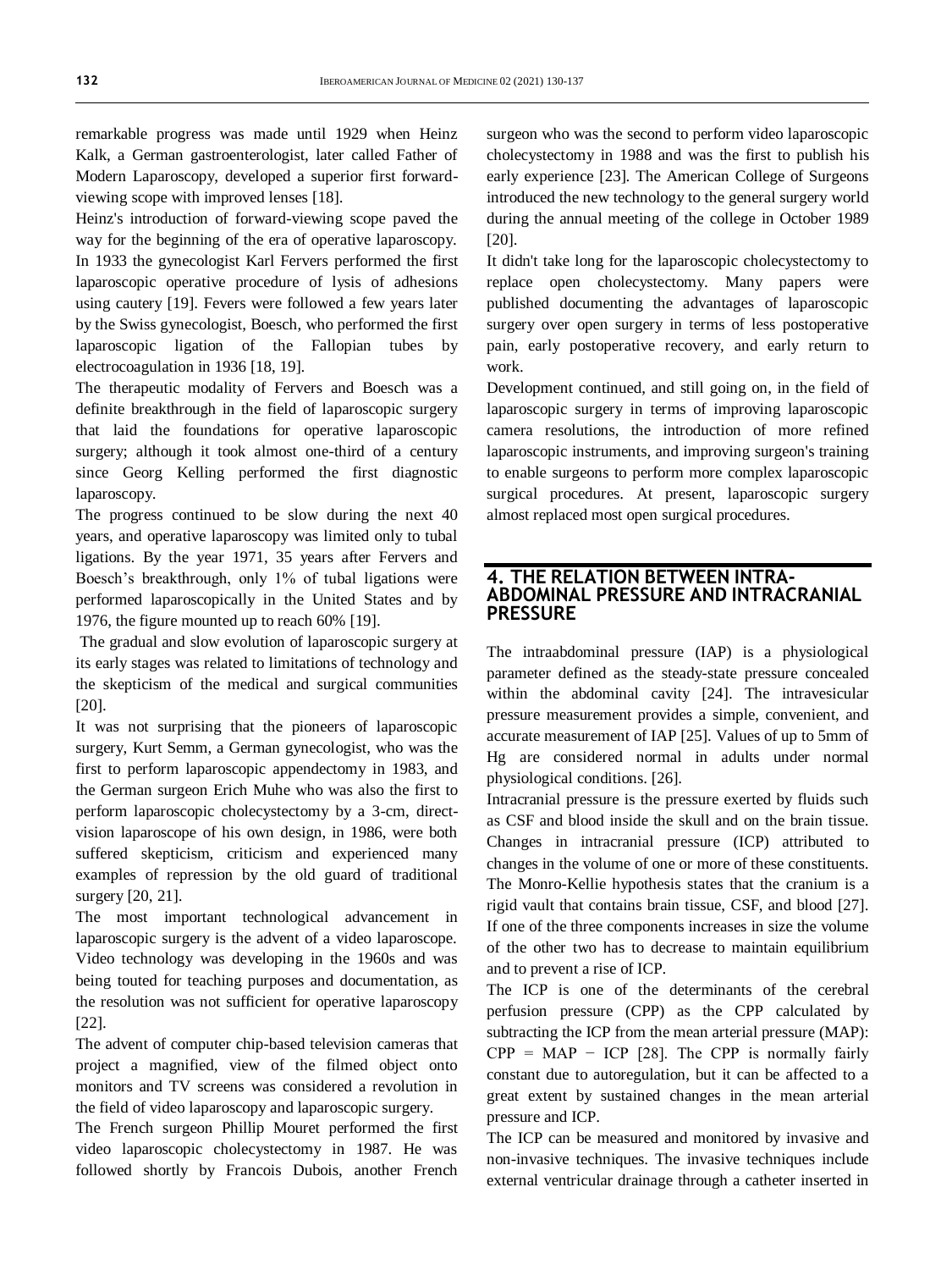the lateral ventricles and micro transducer ICP monitoring devices. The non-invasive techniques include optic nerve sheath diameter, CT scan, MRI, transcranial Doppler, tympanic membrane displacement, and funduscopy [29].

External ventricular drainage is the gold standard in terms of accuracy of measurement of ICP pressure, although micro transducers generally are just as accurate. The noninvasive techniques provide reliable alternatives to the invasive techniques and associated with minor risks of complications such as hemorrhage and infection. ICP is usually measured in millimeters of mercury (mmHg) and, at rest, ranges between 7and 15 mmHg for a supine adult [24].

The relationship between the IAP and the ICP has been suspected for more than 100 years, but it was not clearly identified until Breschet demonstrated the multiple anastomoses and connections between the intracranial venous system and the vertebral venous system in the period between 1828 and 1832 [24].

Batson illustrated in 1957 the extent of connections of the multiple veins of the valveless spinal epidural venous network which was named after him. Batson's work explained the spread of metastasis and infections through these vertebral veins, into the spine and the central nervous system while bypassing both the liver and the lungs [30, 31].

The current evidence strongly supports that the IAP is transmitted to the central nervous system by two pathways. One pathway is retrograde flow through the venous plexus of the spinal canal and the intracranial veins. The second pathway is direct as elevations in the IAP transferred into the thoracic compartment, which in turn results in back pressure on the jugular veins and decreases the drainage of the CSF and blood, leading to an increased ICP [32].

The link and positive correlation between intra-abdominal pressure and intracranial pressure were confirmed by numerous studies in animals [33-36].

Bloomfield G.et al. [33] studied the effects of elevated IAP upon ICP and CPP in an animal model of five anesthetized swine. They increased the IAP to 25 mm Hg above baseline by inflating a balloon inserted inside the peritoneal cavity of the swine, measuring at the same time changes in ICP. They demonstrated a significant and linear increase in ICP with increased IAP and concluded that elevated IAP increases ICP and decreases CPP.

In another animal study, Rosenthal et al. [34] studied the effect of pneumoperitoneum on the ICP in a large animal model of five pigs by recording arterial blood gases, mean arterial blood pressure, and ICP at different measures of IAP both in the supine and Trendelenburg positions. They demonstrated a significant and linear increase in ICP with increased IAP and Trendelenburg positions. The combination of the Trendelenburg position and increased IAP of 16 mmHg results in an increase in the ICP of 150% over control levels. They concluded that surgeons should take into consideration the IAP and Patient positioning when performing laparoscopy on patients with head trauma, cerebral aneurysms, and conditions associated with increased ICP.

A similar study conducted by Halverson et al. [35] by insufflating carbon dioxide at 1.5 l/min in the abdomen of nine 30-35-kg domestic pigs while recording the ICP, lumbar spinal pressure (LP), central venous pressure (CVP), and some others vital parameters. They recorded the different values of ICP at IAP of 0, 5, 10, and 15 mmHg with animals in supine, Trendelenburg, and Reverse Trendelenburg positions. They reported that the animals showed a significant increase in ICP (mmHg) with each 5 mmHg increase in IAP with a further increase occurred with Trendelenburg's position, without a reduction in reverse Trendelenburg positions. The increase in the IAP correlated with the increases in ICP and LP without significant change in CVP. They concluded that care should be taken with laparoscopy in patients at risk for increased ICP. They also suggested that the mechanism of increased ICP associated with insufflations is most likely the impairment of the drainage of the lumbar venous plexus at an increased IAP.

Similarly, Josephs et al. [36] investigated the effect of pneumoperitoneum on ICP and CPP in an animal model of five 30-kg pigs. They monitored ICP, MAP, arterial blood gases, and IAP for 30 minutes before, during, and after the creation of pneumoperitoneum. They demonstrated a positive correlation between IAP and ICP that was independent of changes in arterial PCO2 or arterial PH. They advised that laparoscopy for evaluation of abdominal trauma victims must be used cautiously in patients with severe head injuries.

#### **5. LAPAROSCOPIC SURGERY IN PATIENTS WITH VP SHUNTS**

There is an increased survival of patients with VP shunts due to the advances in the techniques of cerebral shunts and improved medical therapies. At the same time, there is an increasing trend in laparoscopic surgery. Patients with hydrocephalus are living longer and may present with unrelated medical or surgical problems [37]. It estimated that the number of patients with CSF shunts in the United States to be greater than 125,000 in 1995 [38]. Many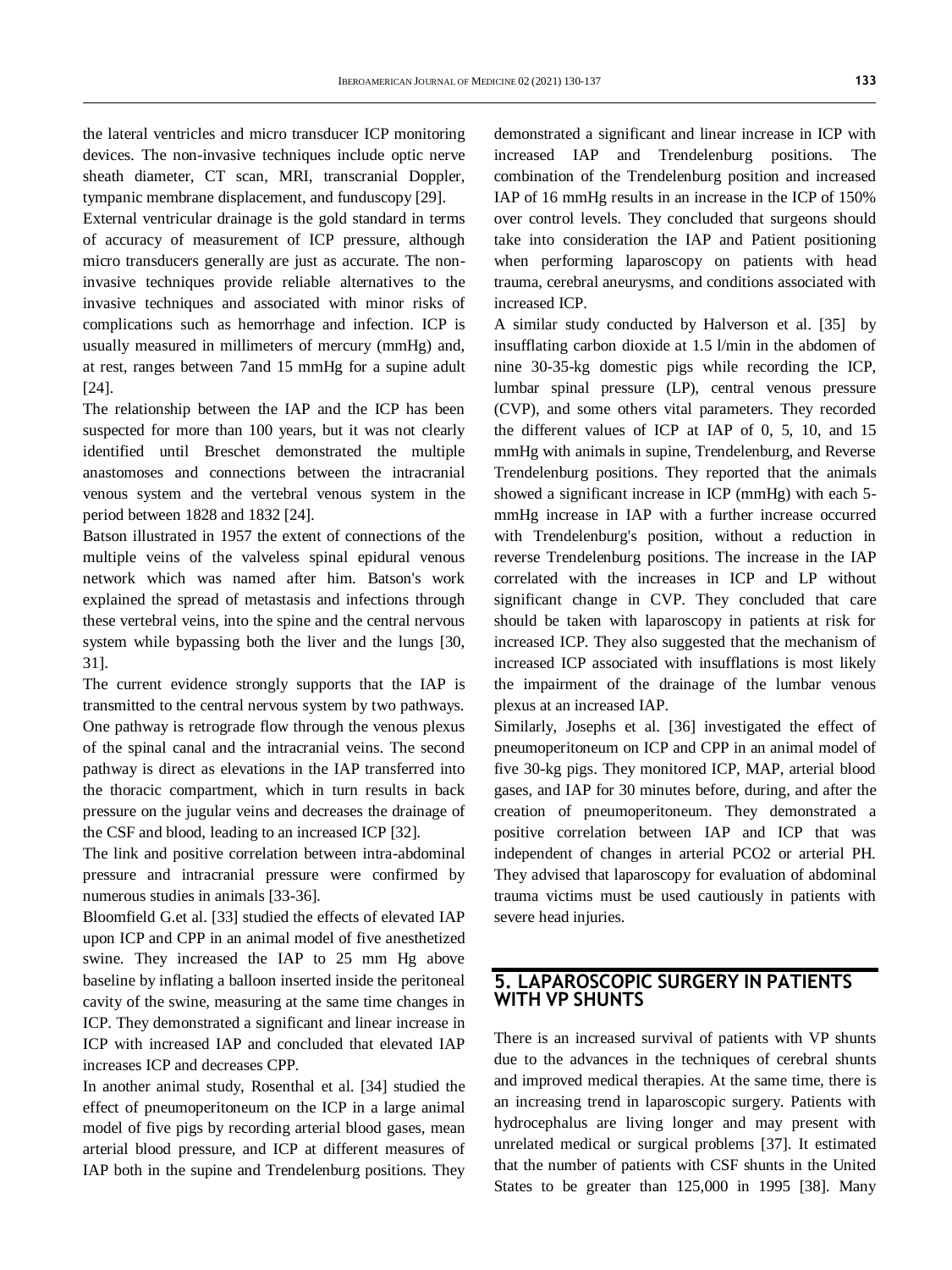patients with VP shunt may present with an indication for laparoscopic surgery.

There are no absolute contraindications for laparoscopy in patients with VP shunts, although there are always concerns about the risks of an increase in the ICP secondary to an increase in IAP during laparoscopic surgery. The abdomen is usually insufflated during laparoscopic procedures with carbon dioxide to intraabdominal pressure of 12 to15 mmHg to create space for instrument placement and to allow safe tissue dissection during laparoscopic procedures.

The effect of increased intra-abdominal pressures in patients with VP shunts was extensively studied. Raised IAP that occur in individuals with ileus, small-bowel obstruction constipation, has been reported to play a role in malfunctioning VP shunts in patients with hydrocephalus [39].

Many factors have been thought to be the cause of obstruction or malfunction of VP shunts during laparoscopic procedures. Uzzo et al. [40] suggested in addition to the increases in ICP secondary to increases in the IAP, the pneumoperitoneum may increase the resistance to outflow through the distal peritoneal catheter, causing a partial or complete shunt obstruction.

Cobianchi et al. [41] suggested that obstruction of the antegrade flow of the cerebrospinal fluid as a result of increased IAP together with the retrograde passage of carbon dioxide through the shunt catheter result in a sudden increase in ICP during laparoscopic procedures. The hypercapnia-induced cerebral arterial dilatation and venous pressure elevation cause increased intracranial blood volume and increased ICP in the fixed volume of the cranium.

The risk of retrograde passage of carbon dioxide from the abdomen to the brain is minimal with advances in the fields of biomaterials and biomedical engineering and the advent of one-way valve VP shunt catheters that can withstand significantly high IAP pressures before allowing such reflux [42].

The shunt valve's hydrodynamic profile, as derived by catheter manufacturers, is a standard parameter that indicates the pressure that the valve can tolerate before allowing retrograde flow to occur. Most shunts have a oneway valve that can withstand a pressure of 300 mmHg before allowing retrograde flow. Collude et al. [43] suggested that pressure of 12-15 mmHg which is used to insufflate the abdomen during laparoscopic surgical procedures is unlikely to produce pneumocephalus.

The risk of valve failure of shunt valves (*in vitro* model) was studied by Neale et al. [44] in nine different shunt tubes subjected to increased backpressure, and none of them showed signs of valve failure. The risk of valve failure is noticed to be minimal even with IAP as high as 80 mm of Hg [45].

Similarly, Matsumoto et al. [46] studied five different valves simulating a closed system in Japan in 2010. There was no reflux of the CO2 for any of the valves with a pressure of less than 25 mm Hg.8

Surgeons have always been concerned about protecting shunts from potential reflux during laparoscopic surgery on patients with VP shunts. Different methods were advised for temporal protection of the VP shunts during laparoscopic procedures including clamping the shunt catheter intra-abdominally or through a skin incision, and externalizations of the shunt before carbon dioxide insufflation [46]. Some authors advised neurosurgery consultation before surgery to verify the proper function of the VP shunt [37].

The safety of laparoscopic surgery in patients with VP shunts has always been controversial because of the potential risk of an increase in ICP, shunt malfunction, and infection. There is also the question of the need for routine monitoring of ICP intra-operatively [47]. Unfortunately, there is little published data on the issue due to the small number of reported cases and the lack of well-designed studies that include a large number of patients.

Many authors reported the safety of laparoscopic surgery in patients with VP shunt without any precautions apart from routine anesthetic monitoring. On the other hand, some authors reported potential dangerous complications of laparoscopy in patients with VP shunts.

A series of 4 patients with VP shunts who had laparoscopic cholecystectomy without intraoperative ICP monitoring was published by Collure et al. [42]. All patients didn't show central nervous system sequelae postoperatively and the shunts remained intact and functioning. The authors concluded that laparoscopic cholecystectomy in patients with VP is safe without the need for invasive intraoperative monitoring of ICP or manipulation of the shunt.

A retrospective study conducted by Jackman et al. [48] reviewing the anesthesia records of 18 patients with VP shunt who underwent 19 consecutive laparoscopic operations, looking for signs of increased ICP. They didn't document any evidence of clinically increased ICP and concluded that invasive methods for shunt monitoring are usually not required as routine anesthetic monitoring should remain the standard of care.

In another retrospective study conducted by Fraser et al. [49] reviewing all pediatric patients with VP shunts who underwent laparoscopic and open abdominal operations in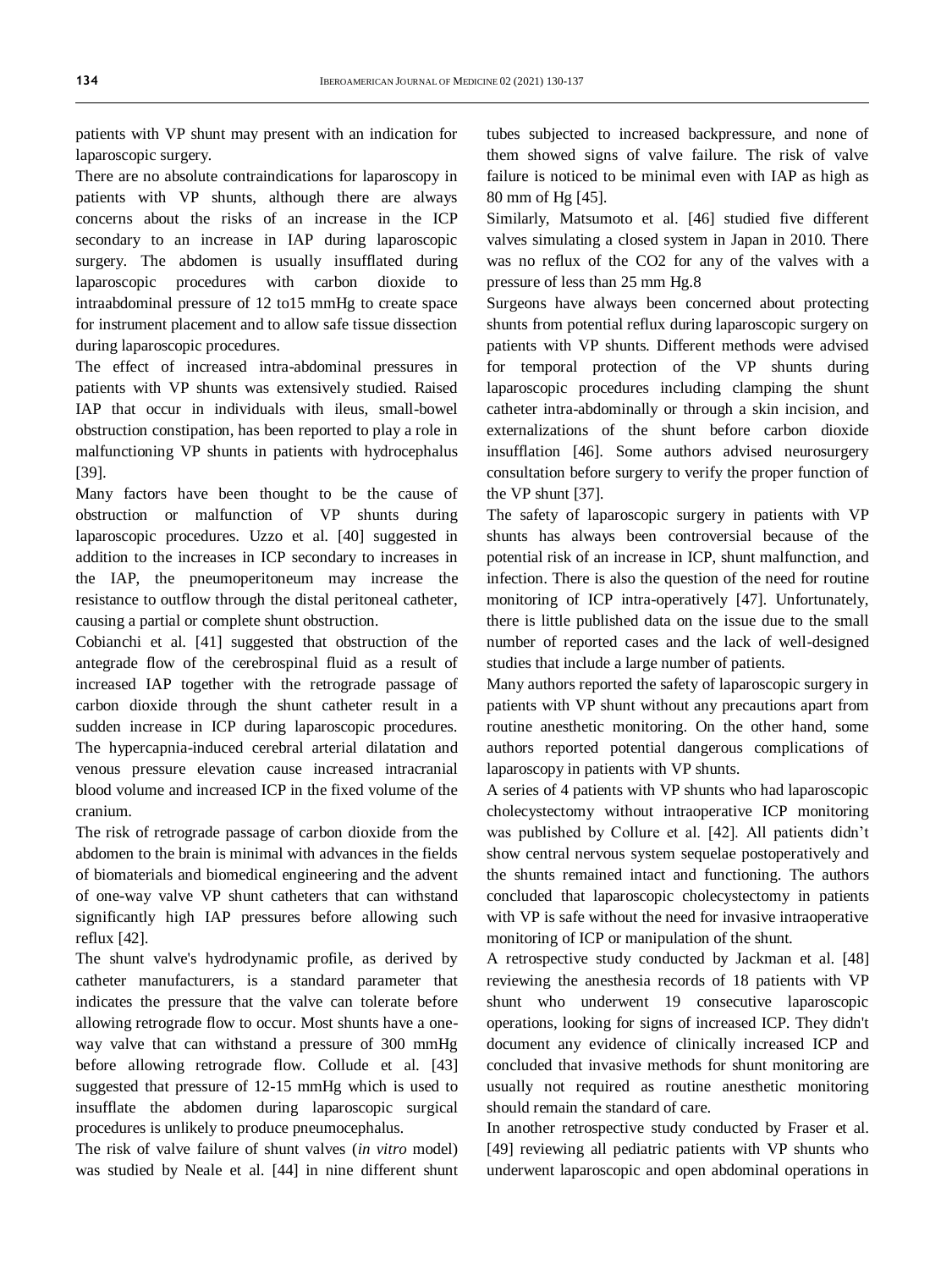their institute in the period from 1998 to 2008. A total of 51 patients were operated laparoscopically out of 99 patients. They reported that there was no air embolism into the shunt in the laparoscopic group. Shunt infection occurred in one patient in the laparoscopic group in comparison to 3 patients in the open group.

Yoshihara et al. [50] were performed laparoscopic cholecystectomy in four patients with shunts (two with ventriculoperitoneal shunts, and two with lumboperitoneal shunts). The shunt catheters were clamped during the pneumoperitoneum in three patients and the intraabdominal pressure was kept at 8 mmHg. They reported that all cases experienced an uneventful postoperative course, with no shunt-associated complications.

A retrospectively from japan reported safe laparoscopic colorectal surgery in four patients with VP shunt who were operated with the pneumoperitoneum pressure set at 10 mmHg under routine anesthetic monitoring and without any manipulations such as clamping or externalization of the VP catheters [51].

One case of VP shunt failure in a patient with shuntdependent hydrocephalus after laparoscopic placement of feeding jejunostomy was reported by Baskin et al. [52] postoperatively; the patient developed clinical and radiographic evidence of shunt failure and underwent emergent shunt revision that revealed an isolated distal shunt obstruction. They concluded that laparoscopic surgery represents a potential danger in patients with preexisting CSF shunts.

Schwed et al. [53] reported a case of a 73-year-old woman who had laparoscopic cholecystectomy 10 days after having insertion of a VP shunt. The patient suffered subcutaneous emphysema and impaired respiration immediately after surgery. The patient recovered uneventfully with no evidence of postoperative infection.

#### **6. CONCLUSIONS**

VP shunt is the standard treatment of hydrocephalus throughout the world. There has been increasing use of laparoscopic in daily surgical practices as well as an increasing number of patients with VP shunts due to the advances in the techniques of cerebral shunts and improved medical therapies. Surgeons may be faced with patients of VP shunts presenting with an indication for laparoscopic surgery.

Surgeons have always been concerned about the risks of an increase in the intracranial pressures secondary to increases in the IAP during laparoscopic surgery on patients with VP shunts. There is also the question of the need for routine monitoring of ICP intra-operatively.

The safety of laparoscopic surgery in patients with VP shunts has always been controversial. At present, there is no strong evidence to establish a solid consensus on the safety of laparoscopic surgery in patients with VP shunts. However, surgeons are advised to consider certain precautions that may reduce the risk of laparoscopy in this group of patients. As there is only little published data regarding the safety of laparoscopic surgery in patients with VP shunts due to the small number of reported cases and lacks of well-designed studies include a large number of patients, we recommend all cases of laparoscopic surgery in patients with VP shunts be reported to build up base data for futures studies.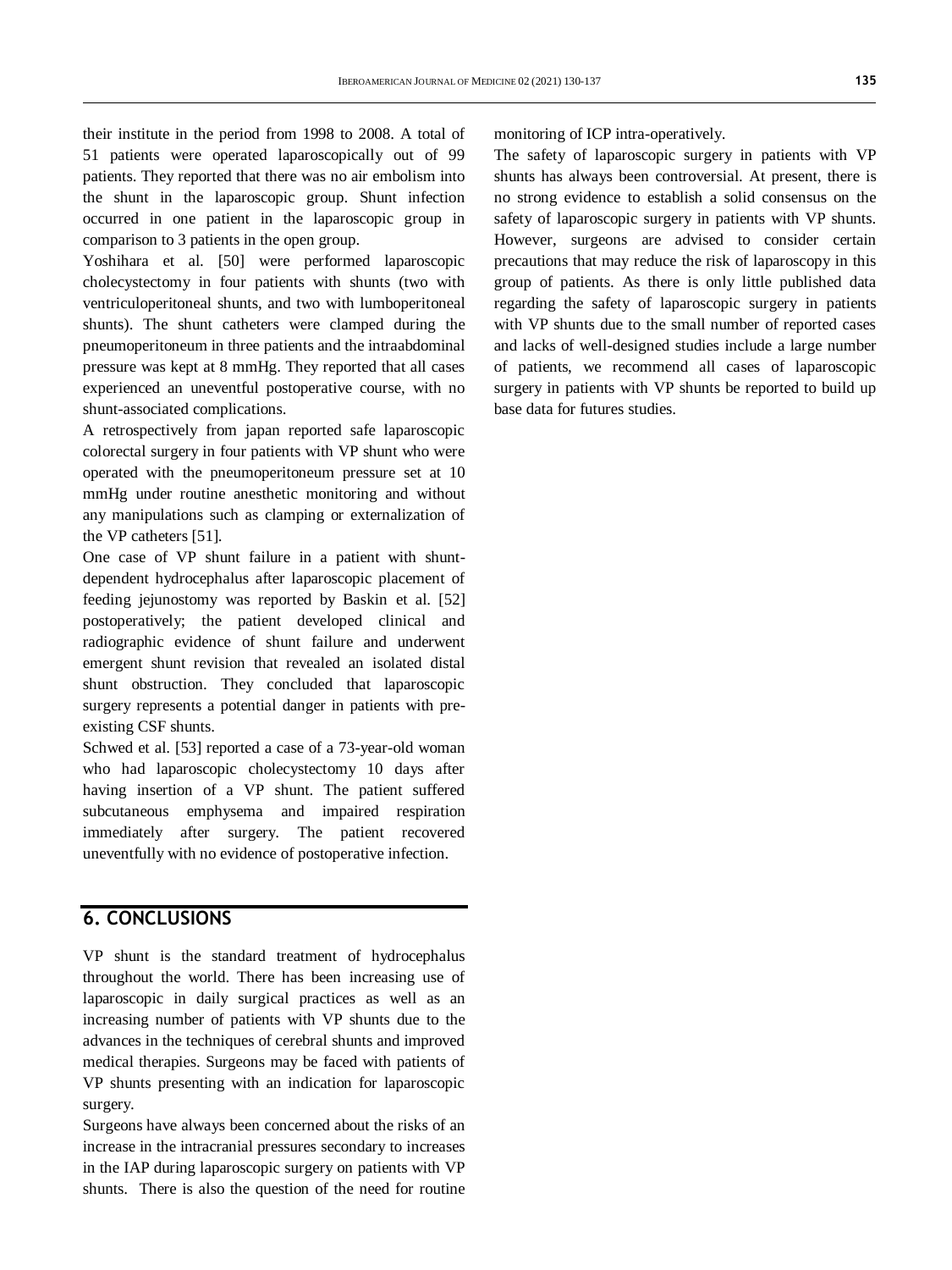#### **7. REFERENCES**

*1. Jackson IJ. A review of the surgical treatment of internal hydrocephalus. J Pediatr. 1951;38(2):251-8. doi[: 10.1016/s0022-3476\(51\)80117-3.](https://doi.org/10.1016/s0022-3476(51)80117-3)*

*2. Alexander E Jr. Archaeology: the big neurosurgical dig. Clin Neurosurg.;28:323-73. doi[: 10.1093/neurosurgery/28.cn\\_suppl\\_1.323.](https://doi.org/10.1093/neurosurgery/28.cn_suppl_1.323)*

*3. Lau WY, Leow CK, Li AK. History of endoscopic and laparoscopic surgery. World J Surg. 1997;21(4):444-53. doi[: 10.1007/pl00012268.](https://doi.org/10.1007/pl00012268)*

*4. Stellato TA. History of laparoscopic surgery. Surg Clin North Am. 1992;72(5):997-1002. doi[: 10.1016/s0039-6109\(16\)45826-3.](https://doi.org/10.1016/s0039-6109(16)45826-3)*

*5. Goodrich JT. History of Hydrocephalus and Its Surgical Treatment. In: Cinalli G., Ozek M., Sainte-Rose C, editors. Pediatric Hydrocephalus. Springer. 2018:1-45. doi[: 10.1007/978-3-319-31889-9\\_34-1.](https://doi.org/10.1007/978-3-319-31889-9_34-1)* 

*6. Scarff JE. Treatment of hydrocephalus: an historical and critical review of methods and results. J Neurol Neurosurg Psychiatry. 1963;26(1):1-26. doi: [10.1136/jnnp.26.1.1.](https://doi.org/10.1136/jnnp.26.1.1)*

*7. Rachel RA. Surgical treatment of hydrocephalus: a historical perspective. Pediatr Neurosurg. 1999;30(6):296-304. doi[: 10.1159/000028814.](https://doi.org/10.1159/000028814)*

*8. Corsello A, Di Dalmazi G, Pani F, Chalan P, Salvatori R, Caturegli P. Walter E. Dandy: his contributions to pituitary surgery in the context of the overall Johns Hopkins Hospital experience. Pituitary. 2017;20(6):683-91. doi: [10.1007/s11102-017-0834-6.](https://doi.org/10.1007/s11102-017-0834-6)*

*9. Dandy WE, Blackfan KD. Internal hydrocephalus: A clinical and pathological study. Am J Dis Child. 1914;VIII(6):406-82. do[i:10.1001/archpedi.1914.02180010416002.](https://doi.org/10.1001/archpedi.1914.02180010416002)*

*10. Keen WW. [Surgery of the lateral ventricles of the brain.](https://doi.org/10.1016/S0140-6736(00)48676-9) Lancet. 1890;136(3498):553-5. doi[: 10.1016/S0140-6736\(00\)48676-9.](https://doi.org/10.1016/S0140-6736(00)48676-9)*

*11. Srinivasan VM, O'Neill BR, Jho D, Whiting DM, Oh MY. The history of external ventricular drainage. J Neurosurg. 2014;120(1):228-36. doi: [10.3171/2013.6.JNS121577.](https://doi.org/10.3171/2013.6.jns121577)*

*12. Davidoff LM. Treatment of hydrocephalus: Historical review and description of a new method. Arch Surg. 1929;18(4):1737-62. do[i:10.1001/archsurg.1929.01140130837055.](https://doi.org/10.1001/archsurg.1929.01140130837055)*

*13. Weisenberg SH, TerMaath SC, Seaver CE, Killeffer JA. Ventricular catheter development: past, present, and future. J Neurosurg. 2016;125(6):1504-12. doi[: 10.3171/2015.12.JNS151181.](https://doi.org/10.3171/2015.12.jns151181)*

*14. Sylvia K. Sylvia K: AdvaMed Combination Products Workshop Case Study–Antibacterial Orthopedic and Neurological Devices. Available from: <http://www.fda.gov.tw/upload/189/Content/2013011112025251410.pdf> (accessed Feb 2021).*

*15. Drake JM, Rose CS. The Shunt Book: New York:Wiley; 1995.*

*16. Vecchio R, MacFayden BV, Palazzo F. History of laparoscopic surgery. Panminerva Med. 2000;42(1):87-90.*

*17. Litynski GS. Highlights in the History of Laparoscopy: the Development of Laparoscopic Techniques-a Cumulative. Effort of Internists, Gynecologists and Surgeons. Frankfurt: Barbara Bern-ert Verlag; 1996.* 

*18. Nezhat C, Page B. Let There Be Light: a Historical Analysis of Endoscopy's Ascension since Antiquity. Available from[: http://sls.org/nezhats](http://sls.org/nezhats-history-of-endoscopy/)[history-of-endoscopy/](http://sls.org/nezhats-history-of-endoscopy/) (accessed Feb 2021).*

*19. Kaiser AM, Corman ML. History of laparoscopy. Surg Oncol Clin N Am. 2001;10(3):483-92.*

*20. Kelley WE Jr. The evolution of laparoscopy and the revolution in surgery in the decade of the 1990s. JSLS. 2008;12(4):351-7.*

*21. Périssat J, Collet D, Monguillon N. Advances in laparoscopic surgery. Digestion. 1998;59(5):606-18. doi[: 10.1159/000007535.](https://doi.org/10.1159/000007535)*

*22. Berci G, Davids J. Endoscopy and television. Br Med J. 1962;1(5292):1610-3. doi[: 10.1136/bmj.1.5292.1610.](https://doi.org/10.1136/bmj.1.5292.1610)*

*23. Dubois F, Icard P, Berthelot G, Levard H. Coelioscopic cholecystectomy. Preliminary report of 36 cases. Ann Surg. 1990;211(1):60-2. doi: [10.1097/00000658-199001000-00010.](https://doi.org/10.1097/00000658-199001000-00010)*

*24. Depauw PRAM, Groen RJM, Van Loon J, Peul WC, Malbrain MLNG, De Waele JJ. The significance of intra-abdominal pressure in neurosurgery and neurological diseases: a narrative review and a conceptual proposal. Acta Neurochir (Wien). 2019;161(5):855-64. doi[: 10.1007/s00701-019-03868-7.](https://doi.org/10.1007/s00701-019-03868-7)*

*25. Sugrue M, De Waele JJ, De Keulenaer BL, Roberts DJ, Malbrain ML. A user's guide to intra-abdominal pressure measurement. Anaesthesiol Intensive Ther. 2015;47(3):241-51. doi[: 10.5603/AIT.a2015.0025.](https://doi.org/10.5603/ait.a2015.0025)* 

*26. De Keulenaer BL, De Waele JJ, Powell B, Malbrain ML. What is normal intra-abdominal pressure and how is it affected by positioning, body mass and positive end-expiratory pressure? Intensive Care Med. 2009;35(6):969-76. doi: [10.1007/s00134-009-1445-0.](https://doi.org/10.1007/s00134-009-1445-0)*

*27. Wilson MH. Monro-Kellie 2.0: The dynamic vascular and venous pathophysiological components of intracranial pressure. J Cereb Blood Flow Metab. 2016;36(8):1338-50. doi[: 10.1177/0271678X16648711.](https://doi.org/10.1177/0271678x16648711)*

*28. Steiner LA, Andrews PJ. Monitoring the injured brain: ICP and CBF. Br J Anaesth. 2006;97(1):26-38. doi[: 10.1093/bja/ael110.](https://doi.org/10.1093/bja/ael110)*

*29. Raboel PH, Bartek J Jr, Andresen M, Bellander BM, Romner B. Intracranial Pressure Monitoring: Invasive versus Non-Invasive Methods-A Review. Crit Care Res Pract. 2012;2012:950393. doi: [10.1155/2012/950393.](https://doi.org/10.1155/2012/950393)*

*30. Batson OV. The function of the vertebral veins and their role in the spread of metastases. Ann Surg. 1940;112(1):138-49. doi[: 10.1097/00000658-](https://doi.org/10.1097/00000658-194007000-00016) [194007000-00016.](https://doi.org/10.1097/00000658-194007000-00016)*

*31. Doepp F, Schreiber SJ, Wandinger KP, Trendelenburg G, Valdueza JM. Multiple brain abscesses following surgical treatment of a perianal abscess. Clin Neurol Neurosurg. 2006;108(2):187-90. doi: [10.1016/j.clineuro.2004.11.024.](https://doi.org/10.1016/j.clineuro.2004.11.024)*

*32. Scalea TM, Bochicchio GV, Habashi N, McCunn M, Shih D, McQuillan K, et al. Increased intra-abdominal, intrathoracic, and intracranial pressure after severe brain injury: multiple compartment syndrome. J Trauma. 2007;62(3):647-56; discussion 656. doi[: 10.1097/TA.0b013e31802ee542.](https://doi.org/10.1097/ta.0b013e31802ee542)*

*33. Bloomfield GL, Ridings PC, Blocher CR, Marmarou A, Sugerman HJ. Effects of increased intra-abdominal pressure upon intracranial and cerebral perfusion pressure before and after volume expansion. J Trauma. 1996;40(6):936-41; discussion 941-3. doi[: 10.1097/00005373-199606000-](https://doi.org/10.1097/00005373-199606000-00012) [00012.](https://doi.org/10.1097/00005373-199606000-00012)*

*34. Rosenthal RJ, Hiatt JR, Phillips EH, Hewitt W, Demetriou AA, Grode M. Intracranial pressure. Effects of pneumoperitoneum in a large-animal model. Surg Endosc. 1997;11(4):376-80. doi[: 10.1007/s004649900367.](https://doi.org/10.1007/s004649900367)*

*35. Halverson A, Buchanan R, Jacobs L, Shayani V, Hunt T, Riedel C, et al. Evaluation of mechanism of increased intracranial pressure with insufflation. Surg Endosc. 1998;12(3):266-9. doi[: 10.1007/s004649900648.](https://doi.org/10.1007/s004649900648)*

*36. Josephs LG, Este-McDonald JR, Birkett DH, Hirsch EF. Diagnostic laparoscopy increases intracranial pressure. J Trauma. 1994;36(6):815-8; discussion 818-9. doi[: 10.1097/00005373-199406000-00011.](https://doi.org/10.1097/00005373-199406000-00011)*

*37. Hammill CW, Au T, Wong LL. Laparoscopic cholecystectomy in a patient with a ventriculoperitoneal shunt. Hawaii Med J. 2010;69(4):103-4.*

*38. Bondurant CP, Jimenez DF. Epidemiology of cerebrospinal fluid shunting. Pediatr Neurosurg. 1995;23(5):254-8; discussion 259. doi: [10.1159/000120968.](https://doi.org/10.1159/000120968)*

*39. Martínez-Lage JF, Martos-Tello JM, Ros-de-San Pedro J, Almagro MJ. Severe constipation: an under-appreciated cause of VP shunt malfunction: a case-based update. Childs Nerv Syst. 2008;24(4):431-5. doi[: 10.1007/s00381-](https://doi.org/10.1007/s00381-007-0514-3) [007-0514-3.](https://doi.org/10.1007/s00381-007-0514-3)*

*40. Uzzo RG, Bilsky M, Mininberg DT, Poppas DP. Laparoscopic surgery in children with ventriculoperitoneal shunts: effect of pneumoperitoneum on intracranial pressure--preliminary experience. Urology. 1997;49(5):753-7. doi: [10.1016/S0090-4295\(97\)00233-1.](https://doi.org/10.1016/s0090-4295(97)00233-1)*

*41. Cobianchi L, Dominioni T, Filisetti C, Zonta S, Maestri M, Dionigi P, et al. Ventriculoperitoneal shunt and the need to remove a gallbladder: Time to definitely overcome the feeling that laparoscopic surgery is contraindicated. Ann Med Surg (Lond). 2014;3(3):65-7. doi[: 10.1016/j.amsu.2014.03.005.](https://doi.org/10.1016/j.amsu.2014.03.005)*

*42. Sankpal R, Chandavarkar A, Chandavarkar M. Safety of Laparoscopy in Ventriculoperitoneal Shunt Patients. J Gynecol Endosc Surg. 2011;2(2):91-3. doi[: 10.4103/0974-1216.114082.](https://doi.org/10.4103/0974-1216.114082)*

*43. Collure DW, Bumpers HL, Luchette FA, Weaver WL, Hoover EL. Laparoscopic cholecystectomy in patients with ventriculoperitoneal (VP) shunts. Surg Endosc. 1995;9(4):409-10. doi[: 10.1007/BF00187161.](https://doi.org/10.1007/bf00187161)*

*44. Neale ML, Falk GL. In vitro assessment of back pressure on ventriculoperitoneal shunt valves. Is laparoscopy safe? Surg Endosc. 1999;13(5):512-5. doi[: 10.1007/s004649901024.](https://doi.org/10.1007/s004649901024)*